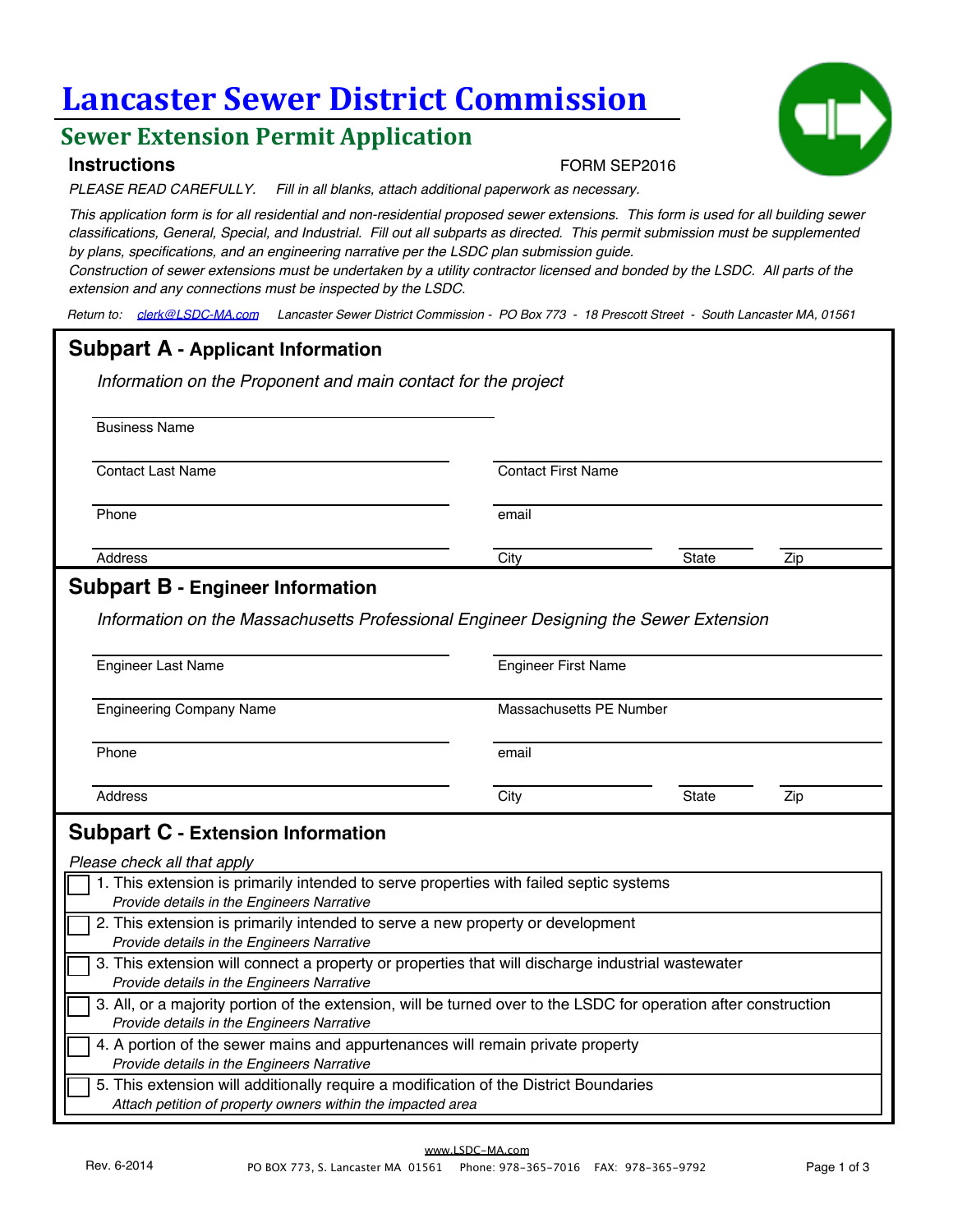|                                  | <b>Applicant Name</b>                                                             |                                                                                                                          |  |  |  |
|----------------------------------|-----------------------------------------------------------------------------------|--------------------------------------------------------------------------------------------------------------------------|--|--|--|
| Subpart D - Flow added to system |                                                                                   |                                                                                                                          |  |  |  |
|                                  | Details on existing properties being serviced as part of this extension           |                                                                                                                          |  |  |  |
|                                  |                                                                                   | Provide details of any existing properties currently serviced by septic systems that will now be within the service area |  |  |  |
|                                  |                                                                                   |                                                                                                                          |  |  |  |
| Total number of units            | Approx % with failed                                                              | <b>Total Anticipated Flow</b>                                                                                            |  |  |  |
| (3 bedroom equiv.)               | septic systems                                                                    |                                                                                                                          |  |  |  |
|                                  | Details on new development or subdivision, if any, that the extension is for      |                                                                                                                          |  |  |  |
|                                  | Provide details in the Engineers Narrative and submit development connection form |                                                                                                                          |  |  |  |
|                                  |                                                                                   |                                                                                                                          |  |  |  |
| Name of proposed project         |                                                                                   | Address of proposed project                                                                                              |  |  |  |
|                                  |                                                                                   |                                                                                                                          |  |  |  |
| Total number of units            |                                                                                   | <b>Total Anticipated Flow</b>                                                                                            |  |  |  |
| (3 bedroom equiv.)               |                                                                                   |                                                                                                                          |  |  |  |
|                                  |                                                                                   |                                                                                                                          |  |  |  |
| Details on size of extension     |                                                                                   |                                                                                                                          |  |  |  |
|                                  |                                                                                   |                                                                                                                          |  |  |  |
| Overall length of pipe           | <b>Overall Capacity</b>                                                           | Overall initial flow                                                                                                     |  |  |  |
|                                  |                                                                                   |                                                                                                                          |  |  |  |
|                                  | Briefly summarize the scope of the project and area served.                       |                                                                                                                          |  |  |  |
|                                  |                                                                                   |                                                                                                                          |  |  |  |
|                                  |                                                                                   |                                                                                                                          |  |  |  |
|                                  |                                                                                   |                                                                                                                          |  |  |  |
|                                  |                                                                                   |                                                                                                                          |  |  |  |
|                                  |                                                                                   |                                                                                                                          |  |  |  |
|                                  |                                                                                   |                                                                                                                          |  |  |  |
|                                  |                                                                                   |                                                                                                                          |  |  |  |
|                                  |                                                                                   |                                                                                                                          |  |  |  |
|                                  |                                                                                   |                                                                                                                          |  |  |  |
|                                  |                                                                                   |                                                                                                                          |  |  |  |
|                                  |                                                                                   |                                                                                                                          |  |  |  |
|                                  |                                                                                   |                                                                                                                          |  |  |  |
|                                  |                                                                                   |                                                                                                                          |  |  |  |
|                                  |                                                                                   |                                                                                                                          |  |  |  |
|                                  |                                                                                   |                                                                                                                          |  |  |  |
|                                  |                                                                                   |                                                                                                                          |  |  |  |
|                                  |                                                                                   |                                                                                                                          |  |  |  |
|                                  |                                                                                   |                                                                                                                          |  |  |  |
|                                  |                                                                                   | Provide a full description of the proposed extension including details on properties served, type of flow, pipe          |  |  |  |